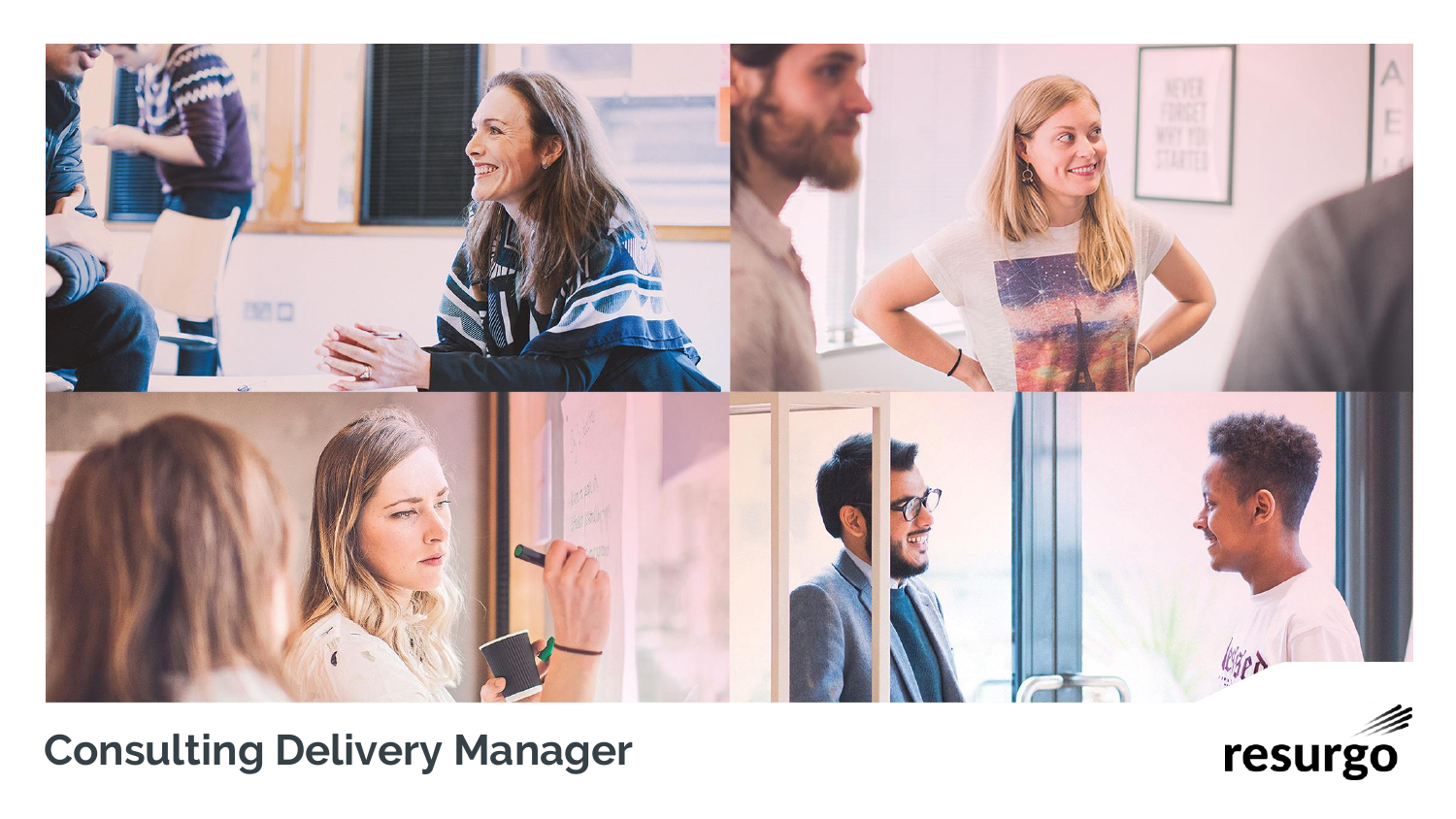## *Are you a confident, charismatic individual with extensive coaching experience and a passion for our vision to inspire society, in particular in the field of business?*

**This role is an exciting opportunity to be part of Resurgo's growing Resurgo Consulting team, using Resurgo's market leading approach to equip corporate and not-for-profit organisations with transformative leadership and management skills. As an excellent communicator with extensive coaching experience, you will oversee the design and delivery of our coaching programme to a range of organisations, working with existing and new clients to tailor coaching context to their context, and training and deploying Resurgo coaches to fulfil a range of coaching services.**

Apply by completing our application form and returning with your CV to recruitment@resurgo.org.uk

Deadline for applications: **31st September 2019**

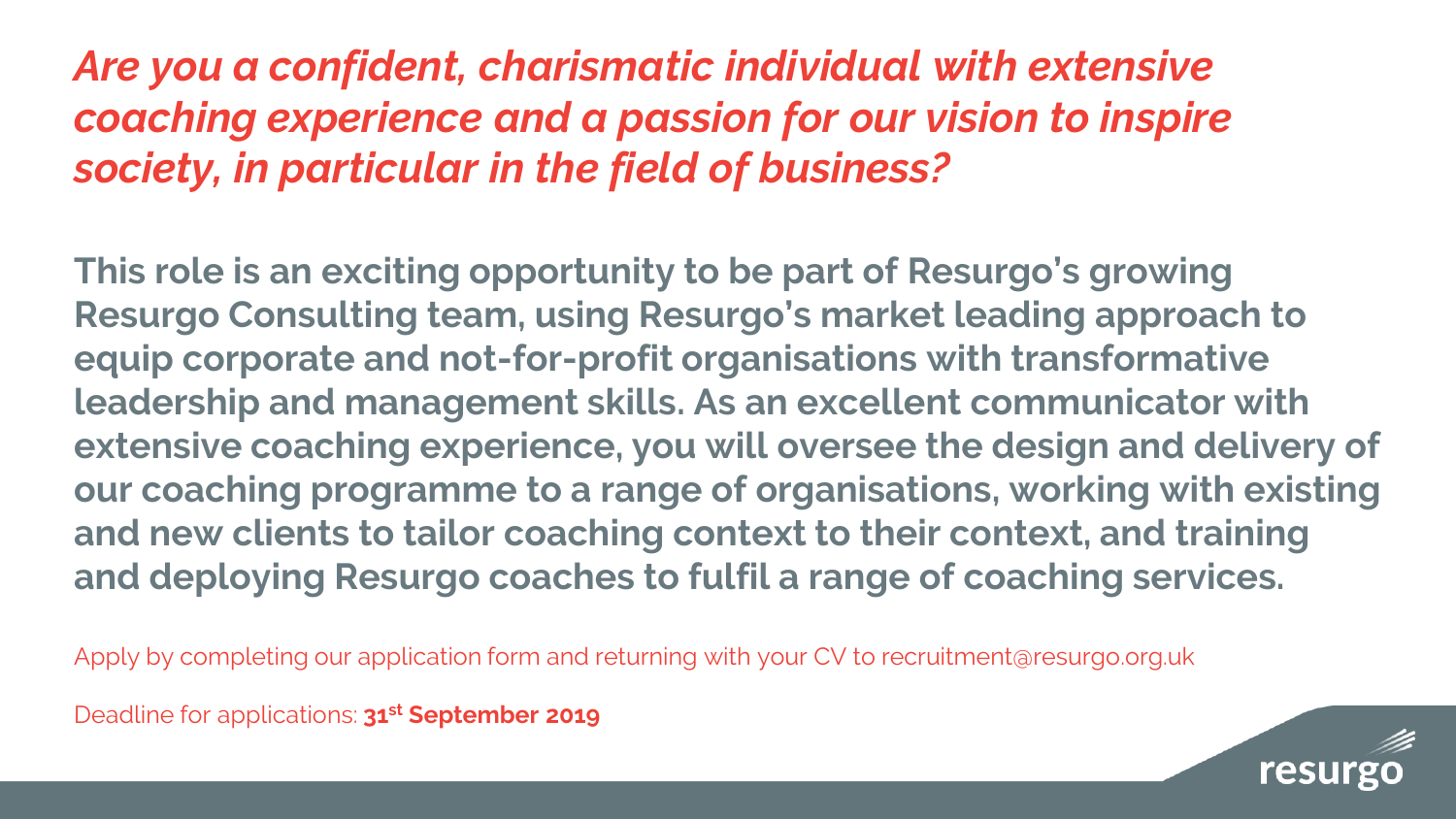## *Responsibilities*

#### **Coaching Content Design**

- Design coaching content to be delivered to corporate and not-for-profit clients, working with other members of the Consulting team to ascertain client needs and tailoring content accordingly
- Support other coaches to tailor coaching content appropriately for their own Consulting sessions with a range of clients across the corporate and not-forprofit sectors
- Generate new content and seek out regular input through researching talks, articles, books and podcasts that are relevant for our clients and meeting with a working group to develop these offerings.

#### **Coaching Delivery**

• Provide outstanding coaching (both in a group setting and on a 1:1 basis) to a

range of Resurgo Consulting clients and continue to develop as a coach, working towards ICF accreditation in year 1

- Model outstanding coaching and provide ongoing support to Resurgo's internal coaches and to the associate pool to build a team of excellent corporate coaches, for the business world.
- Deploy Resurgo coaches as appropriate in the delivery of Consulting contracts, while recognising and supporting conflicting coaching demands in Resurgo's other programmes.

#### **Client Liaison**

• Together with the Senior Client Development Manager encourage repeat business and identify opportunities for expansion of our work with them.

• Together with the Senior Client Development Manager, liaise with clients before and after coaching programmes, with a view to understanding their context in order to tailor programmes accordingly and to provide ongoing support where relevant.

#### **Active participation in and support for Resurgo's team and mission**

• Help build and develop Resurgo's ethos and Christian life as a team member including leading and contributing to daily team prayer meetings as an integral part of Resurgo's operation and for the success of its mission.